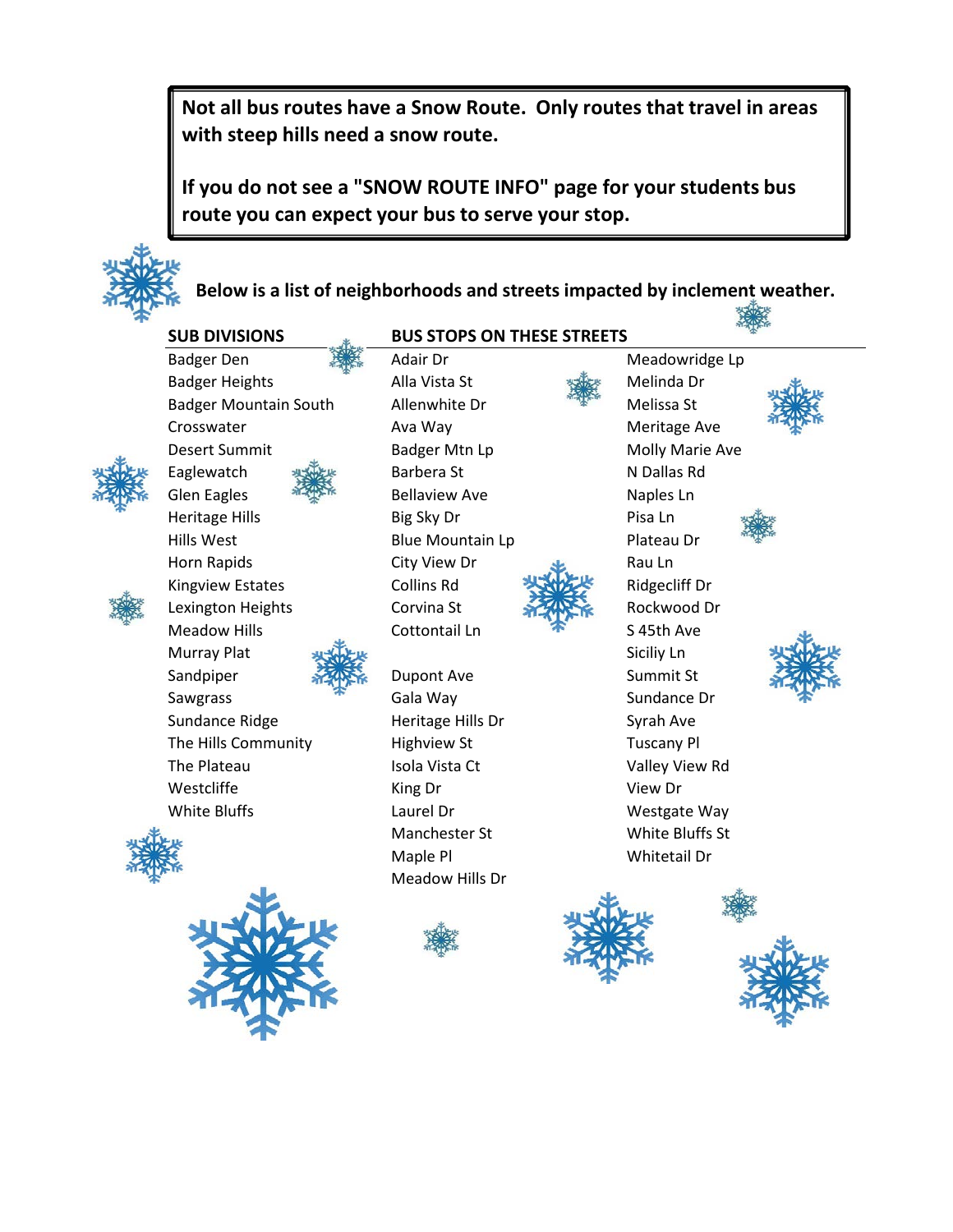#### **RICHLAND HIGH - CARMICHAEL SNOW ROUTE INFO**

| 102 | <b>Highlighted stops use SNOW STOP</b>                                   | 102                                                         |
|-----|--------------------------------------------------------------------------|-------------------------------------------------------------|
|     | 6:45 BUS LOT                                                             | 2:15 LEAVE LOT                                              |
|     | 6:54 COUNTRY RIDGE DR @ 2ND FOXTROT LN                                   | 2:37 RICHLAND HIGH SCHOOL                                   |
|     | 6:55 COUNTRY RIDGE DR @ STRAWBERRY LN                                    | 2:49 QUEENSGATE DR @ WHITETAIL DR                           |
|     | 6:56 COUNTRY RIDGE DR @ BRIDLE DR                                        | 2:50 QUEENSGATE DR @ MEADOW HILLS DR                        |
|     | 6:57 BRIDLE DR @ APPALOOSA WAY                                           | 2:51 MEADOW HILLS DR @ WESTCLIFFE BLVD                      |
|     | 6:58 APPALOOSA WAY @ SADDLE WAY                                          | 2:52 BIG SKY DR @ ALLA VISTA ST                             |
|     | 6:59 SADDLE WAY @ APPALOOSA WAY                                          | 2:53 QUEENSGATE DR @ MEADOW HILLS DR                        |
|     | 7:03 QUEENSGATE DR @ WHITETAIL DR                                        | 2:55 GALA WAY @ PISA LN                                     |
|     | 7:04 QUEENSGATE DR @ MEADOW HILLS DR                                     | 2:56 GALA WAY @ NAPLES LN                                   |
|     | 7:06 MEADOW HILLS DR @ WESTCLIFFE BLVD                                   | 2:56 GALA WAY @ SICILY LN                                   |
|     | 7:07 BIG SKY DR @ ALLA VISTA ST                                          | 2:57 GALA WAY @ MOLLY MARIE AVE                             |
|     | 7:08 QUEENSGATE DR @ MEADOW HILLS DR                                     | 2:58 GALA WAY @ MANCHESTER ST                               |
|     | 7:10 GALA WAY @ PISA LN                                                  | 2:59 GALA WAY @ PURPLE SAGE ST                              |
|     | 7:11 GALA WAY @ SICILY LN                                                | 3:01 WESTCLIFFE BLVD @ BADGER MT APTS                       |
|     | 7:11 GALA WAY @ MOLLY MARIE AVE                                          | 3:02 JONAGOLD DR @ GALA WAY                                 |
|     | 7:13 GALA WAY @ MANCHESTER ST                                            | 3:03 FUJI WAY @ CHARDONNAY DR                               |
|     | 7:14 GALA WAY @ PURPLE SAGE ST                                           | 3:05 CHARDONNAY DR @ VINTAGE AVE                            |
|     | 7:16 WESTCLIFFE BLVD @ BADGER MT APTS                                    | 3:08 COUNTRY RIDGE DR @ 2ND FOXTROT LN                      |
|     | 7:17 JONAGOLD DR @ GALA WAY                                              | 3:10 COUNTRY RIDGE DR @ STRAWBERRY LN                       |
|     | 7:18 FUJI WAY @ CHARDONNAY DR                                            | 3:11 COUNTRY RIDGE DR @ BRIDLE DR                           |
|     | 7:19 CHARDONNAY DR @ VINTAGE AVE                                         | 3:12 BRIDLE DR @ APPALOOSA WAY                              |
|     | 7:32 RICHLAND HIGH SCHOOL                                                | 3:14 SADDLE WAY @ APPALOOSA WAY                             |
|     | *SNOW STOP*                                                              | 3:20 WHITE BLUFFS ELEMENTARY                                |
|     |                                                                          |                                                             |
|     | 7:18 GOLDEN DR @ FUJI WAY                                                | *SNOW STOP*                                                 |
|     | 7:20 BETHEL CHURCH @ GRAVEL PARKING LOT                                  | 2:49 GOLDEN DR @ FUJI WAY                                   |
|     |                                                                          | 2:56 BETHEL CHURCH @ GRAVEL PARKING LOT                     |
|     |                                                                          |                                                             |
| 105 | <b>Highlighted stops use SNOW STOP</b>                                   | 105                                                         |
|     | 6:55 BUS LOT                                                             | 2:37 CARMICHAEL MIDDLE SCHOOL                               |
|     | 7:01 131 COLUMBIA PARK TRL                                               | 2:41 RICHLAND HIGH SCHOOL                                   |
|     | 7:03 339 COLUMBIA PARK TRL                                               | 2:53 131 COLUMBIA PARK TRL                                  |
|     | 7:03 363 COLUMBIA PARK TRL                                               | 2:54 339 COLUMBIA PARK TRL                                  |
|     | 7:05 436 / 441 ADAIR DR                                                  | 2:54 363 COLUMBIA PARK TRL                                  |
|     | 7:07 1005 / 1008 ALLENWHITE DR                                           | 2:57 436 / 441 ADAIR DR<br>2:59 ALLENWHITE DR @ SUNDANCE DR |
|     | 7:08 ALLENWHITE DR @ SUNDANCE DR<br>7:10 HERITAGE HILLS DR @ SUNDANCE DR | 2:59 1005 / 1008 ALLENWHITE DR                              |
|     | 7:12 HERITAGE HILLS DR@MAILBOXES                                         | 3:00 HERITAGE HILLS DR @ SUNDANCE DR                        |
|     | 7:13 ROCKWOOD DR @ LIGHT POST/MAILBOXES                                  | 3:03 HERITAGE HILLS DR@MAILBOXES                            |
|     | 7:14 ROCKWOOD DR @ CLUB HOUSE                                            | 3:04 ROCKWOOD DR @ LIGHT POST/MAILBOXES                     |
|     | 7:16 EDGEWOOD DR @ ENGLEWOOD DR                                          | 3:06 ROCKWOOD DR @ CLUB HOUSE                               |
|     | 7:18 RIVERWOOD ST @ HILLS WEST WAY                                       | 3:08 EDGEWOOD DR @ ENGLEWOOD DR                             |
|     | 7:19 RIVERWOOD ST @ HILLWOOD ST                                          | 3;10 RIVERWOOD ST @ HILLS WEST WAY                          |
|     | 7:22 COLUMBIA PARK TRL @ VALLEY VIEW RD                                  | 3:11 RIVERWOOD ST @ HILLWOOD ST                             |
|     | 7:31 CARMICHAEL MIDDLE SCHOOL                                            | 3:14 COLUMBIA PARK TRL @ VALLEY VIEW RD                     |
|     | 7:38 RICHLAND HIGH SCHOOL                                                | 3:20 LEWIS AND CLARK ELEMENTARY                             |
|     | *SNOW STOP*<br>7:05 ROCKWOOD DR @ RIVERWOOD ST                           | *SNOW STOP*<br>2:55 ROCKWOOD DR @ RIVERWOOD ST              |

# **SNOW ROUTE INFO**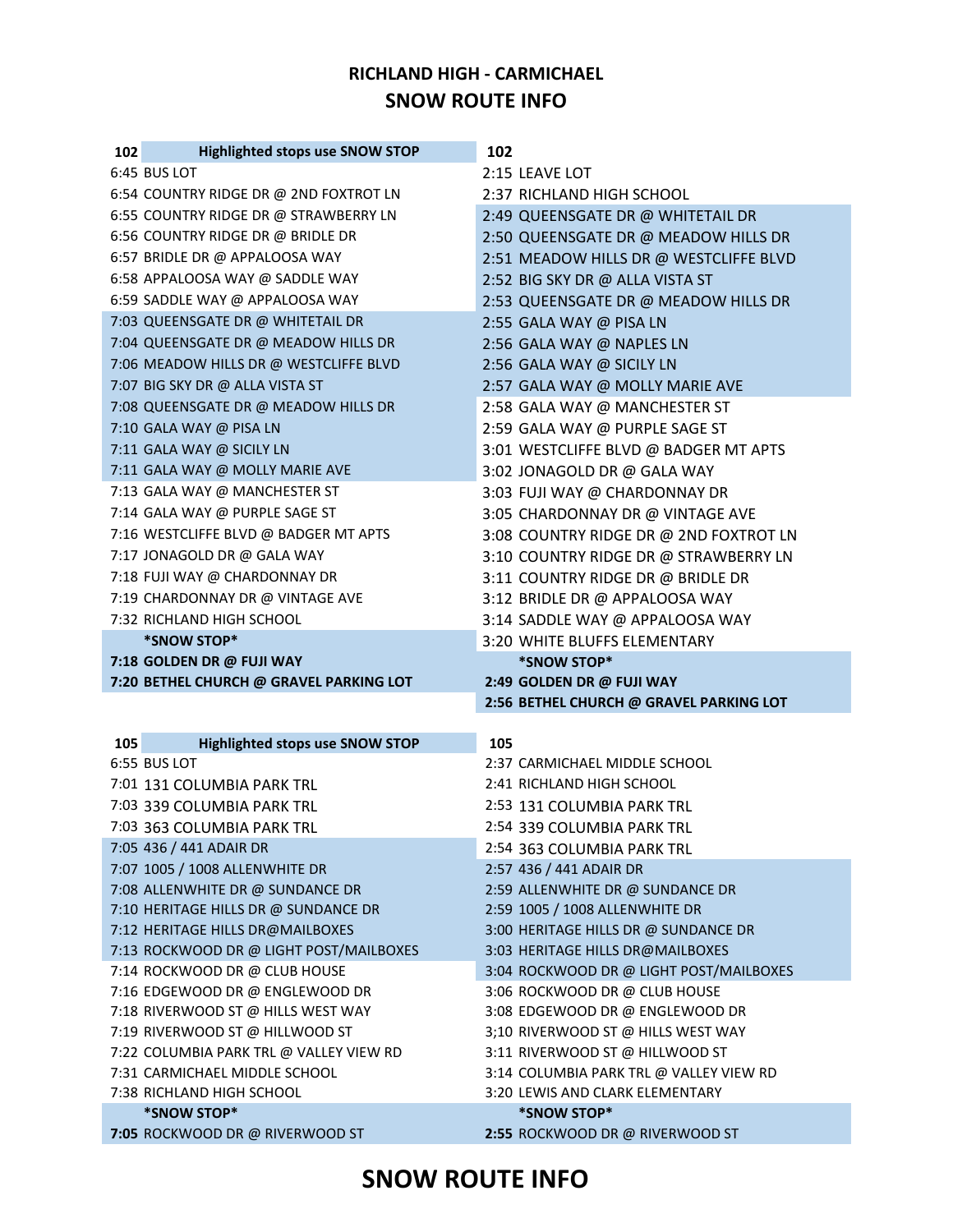#### **RICHLAND HIGH - CARMICHAEL SNOW ROUTE INFO**

| <b>Highlighted stops use SNOW STOP</b><br>111 | 111                                     |
|-----------------------------------------------|-----------------------------------------|
| 6:40 BUS LOT                                  | 2:15 LEAVE LOT                          |
| 6:47 TRUMAN AVE @ REGENCY PARK ENTRANCE       | 2:37 RICHLAND HIGH SCHOOL               |
| 6:50 KENNEDY RD @ MOUNTAIN MEADOW RD          | 2:42 CARMICHAEL MIDDLE SCHOOL           |
| 6:51 KENNEDY RD @ SUN LAKE DR                 | 2:53 TRUMAN AVE @ REGENCY PARK ENTRANCE |
| 6:53 4921 MILKY WAY                           | 2:56 KENSINGTON WAY @ LETHBRIDGE AVE    |
| 6:55 N DALLAS RD @ ARENA RD                   | 2:57 LETHBRIDGE AVE @ HANSTEAD ST       |
| 6:56 29220 / 29404 N DALLAS RD                | 2:58 HANSTEAD ST @ NOTTINGHAM DR        |
| 6:56 N DALLAS RD @ 266 PRNE                   | 2:59 NOTTINGHAM DR @ WINDSOR CT         |
| 6:56 N DALLAS RD @ E 260 PRNE                 | 3:01 RUBY AVE @ TOMICH AVE              |
| 6:56 N DALLAS RD @ E 669 PRNE                 | 3:03 SIRRON AVE @ FRENCH ST             |
| 7:01 TROWBRIDGE BLVD @ BELLA COOLA LN         | 3:05 KENNEDY RD @ MOUNTAIN MEADOW RD    |
| 7:04 BELLAVIEW AVE @ BARBERA ST               | 3:05 KENNEDY RD @ SUN LAKE DR           |
| 7:05 CORVINA ST @ DUPONT AVE                  | 3:07 4921 MILKY WAY                     |
| 7:06 CORVINA ST @ MERITAGE AVE                | 3:09 N DALLAS RD @ ARENA RD             |
| 7:08 N DALLAS RD @ E 210 PRNE                 | 3:10 29220 / 29404 N DALLAS RD          |
| 7:09 23509 N DALLAS RD                        | 3:10 N DALLAS RD @ 266 PRNE             |
| 7:10 N DALLAS RD @ COWLITZ BLVD               | 3:11 N DALLAS RD @ E 669 PRNE           |
| 7:11 N DALLAS RD @ RAU LN                     | 3:15 TROWBRIDGE BLVD @ BELLA COOLA LN   |
| 7:11 28708/28605 N DALLAS RD                  | 3:18 BELLAVIEW AVE @ BARBERA ST         |
| 7:11 ARENA RD @ N BRETZ PRNE                  | 3:19 CORVINA ST @ DUPONT AVE            |
| 7:12 SIRRON AVE @ FRENCH ST                   | 3:19 CORVINA ST @ MERITAGE AVE          |
| 7:14 TOMICH AVE @ RUBY AVE                    | 3:22 N DALLAS RD @ E 210 PRNE           |
| 7:16 NOTTINGHAM DR @ WINDSOR CT               | 3:22 23509 N DALLAS RD                  |
| 7:18 NOTTINGHAM DR @ HANSTEAD ST              | 3:24 N DALLAS RD @ COWLITZ BLVD         |
| 7:19 HANSTEAD ST @ LETHBRIDGE AVE             | 3:24 N DALLAS RD @ RAU LN               |
| 7:20 LETHBRIDGE AVE @ KENSINGTON WAY          | 3:25 28708/28605 N DALLAS RD            |
| 7:30 CARMICHAEL MIDDLE SCHOOL                 | 3:26 ARENA RD @ N BRETZ PRNE            |
| 7:35 RICHLAND HIGH SCHOOL                     | 3:30 WHITE BLUFFS ELEMENTARY            |
| *SNOW STOP*                                   | *SNOW STOP*                             |
| <b>6:56 WEST RICHLAND PLAZA PARKING LOT</b>   | 3:05 WEST RICHLAND PLAZA PARKING LOT    |

## **SNOW ROUTE INFO**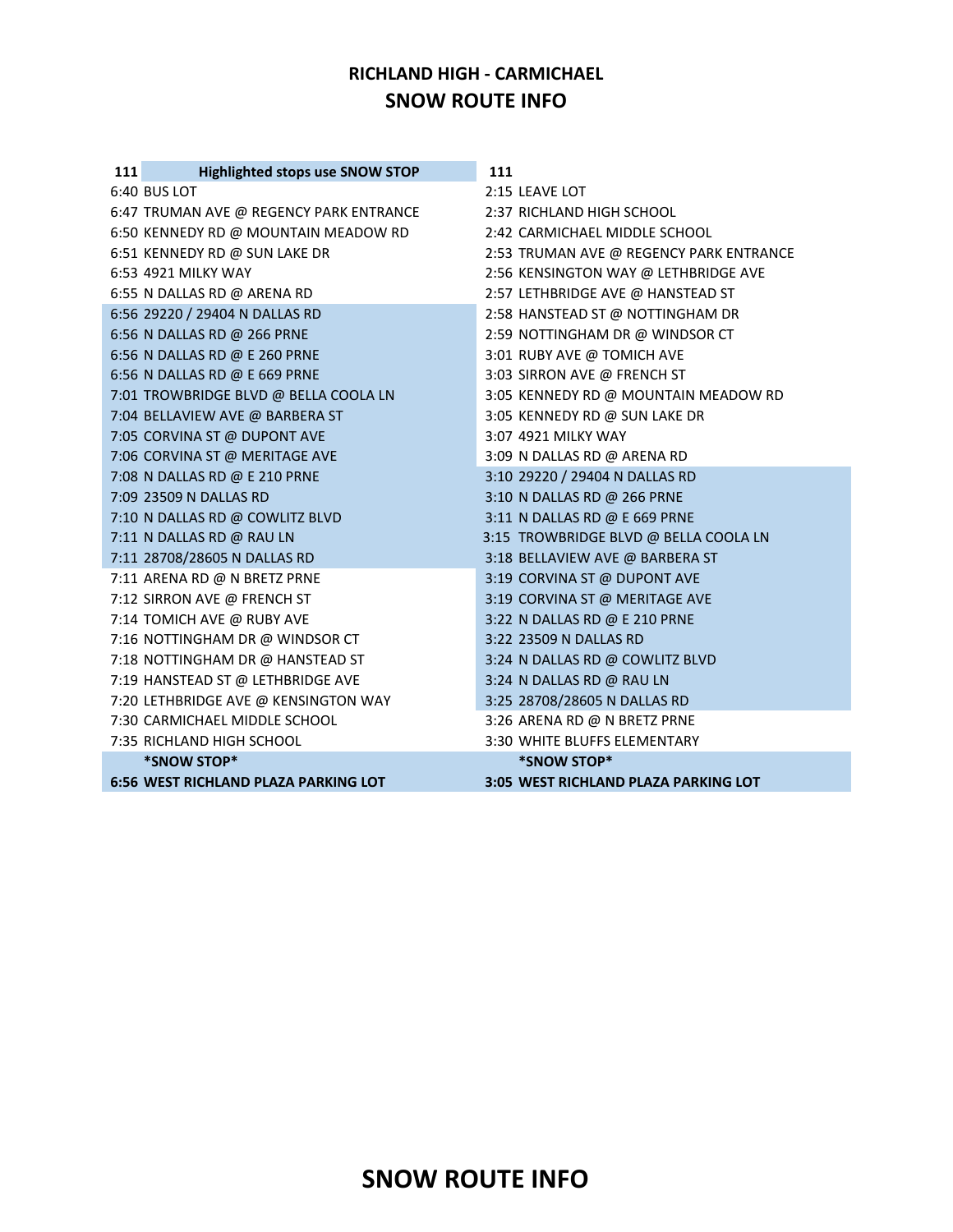# **SNOW ROUTE INFO**

| 7:34 HANFORD HIGH SCHOOL                      | 2:56 DORNOCH PL @ MONARCH LN                 |
|-----------------------------------------------|----------------------------------------------|
| *SNOW STOP*                                   | *SNOW STOP*                                  |
| 7:23 RIVER PARK DR BTWN MONARCH/DORNOCH       | 3:01 RIVER PARK DR BTWN MONARCH/DORNOCH      |
|                                               |                                              |
| <b>Highlighted stops use SNOW STOP</b><br>203 | 203                                          |
| 6:40 BUS LOT                                  | 2:32 HANFORD HIGH SCHOOL                     |
| 6:51 COLLINS RD @ 48TH AVE                    | 2:43 COLLINS RD @ 48TH AVE                   |
| 6:53 COLLINS RD @ S 54TH AVE                  | 2:45 COLLINS RD @ S 54TH AVE                 |
| 6:55 6011 COLLINS RD                          | 2:47 6011 COLLINS RD                         |
| 6:55 COLLINS RD @ WESTVIEW LP                 | 2:48 COLLINS RD @ WESTVIEW LP                |
| 6:57 COLLINS RD @ WESTVIEW LP                 | 2:49 COLLINS RD @ WESTVIEW LP                |
| 6:58 HILLTOP VIEW AVE @ PINNACLE/ PIKES PEAK  | 2:50 HILLTOP VIEW AVE @ PINNACLE/ PIKES PEAK |
| 7:01 GRANT ST @ S 58TH AVE                    | 2:53 GRANT ST @ S 58TH AVE                   |
| 7:01 S 58TH AVE @ IRONTON DR                  | 2:54 S 58TH AVE @ IRONTON DR                 |
| 7:02 S 58TH AVE @ NORMA ST                    | 2:54 S 58TH AVE @ NORMA ST                   |
| 7:04 S 54TH AVE @ OASIS ST                    | 2:56 S 54TH AVE @ OASIS ST                   |
| 7:06 BELMONT BLVD @ DIAMOND LP                | 2:59 BELMONT BLVD @ DIAMOND LP               |
| 7:08 BELMONT BLVD @ DIAMOND LP/MINERAL ST     | 3:00 BELMONT BLVD @ DIAMOND LP/MINERAL ST    |
| 7:10 JADE AVE @ SHALE ST                      | 3:02 JADE AVE @ SHALE ST                     |
| 7:11 QUARTZ AVE @ OPAL CT                     | 3:03 QUARTZ AVE @ OPAL CT                    |
| 7:12 ONYX AVE @ SHALE ST                      | 3:04 ONYX AVE @ SHALE ST                     |
| 7:13 ONYX AVE @ MARBLE ST                     | 3:05 ONYX AVE @ MARBLE ST                    |
| 7:14 QUARTZ AVE @ NICKEL CT                   | 3:06 QUARTZ AVE @ NICKEL CT                  |
| 7:15 QUARTZ AVE @ CYPRUS LP                   | 3:07 QUARTZ AVE @ CYPRUS LP                  |
| 7:17 TROY ST @ ARGOS ST                       | 3:09 TROY ST @ ARGOS ST                      |
| 7:19 BELMONT BLVD @ SULLY LN PR               | 3:11 BELMONT BLVD @ SULLY LN PR              |
| 7:36 HANFORD HIGH SCHOOL                      | *SNOW STOP*                                  |
| *SNOW STOP*                                   | 2:48 Pinnacle Dr @ Westview Lp/Collins Rd    |
| 6:55 Pinnacle Dr @ Westview Lp/Collins Rd     |                                              |

| <b>Highlighted stops use SNOW STOP</b><br>201 | 201                                    |
|-----------------------------------------------|----------------------------------------|
| 6:50 BUS LOT                                  | 2:32 HANFORD HIGH SCHOOL               |
| 6:57 SAINT ST @ HANEY INN                     | 2:36 SAINT ST @ HANEY INN              |
| 6:59 MOON RIVER RV PARK @ SAINT ST            | 2:38 MOON RIVER RV PARK @ SAINT ST     |
| 7:03 HORN RAPIDS RV PARK                      | 2:42 HORN RAPIDS RV PARK               |
| 7:05 RIVER VALLEY @ WALK PATH                 | 2:44 RIVER VALLEY @ WALK PATH          |
| 7:06 RIVER VALLEY DR @ COPPERLEAF ST          | 2:45 RIVER VALLEY DR @ COPPERLEAF ST   |
| 7:07 RIVER VALLEY DR @ EAGLE RIDGE CT         | 2:46 RIVER VALLEY DR @ EAGLE RIDGE CT  |
| 7:08 RIVER VALLEY DR @ RIVERBEND DR           | 2:47 RIVER VALLEY DR @ RIVERBEND DR    |
| 7:09 RIVER VALLEY DR @ SAWGRASS LP            | 2:48 RIVER VALLEY DR @ SAWGRASS LP     |
| 7:11 SEDONA CIR @ STONECREEK DR               | 2:50 SEDONA CIR @ STONECREEK DR        |
| 7:13 RIVER VALLEY DR @ TROON CT               | 2:51 RIVER VALLEY DR @ TROON CT        |
| 7:14 RIVER PARK DR @ GRAYHAWK LP              | 2:53 RIVER PARK DR @ GRAYHAWK LP       |
| 7:15 RIVER PARK DR @ DESERTHAWK LP            | 2:54 RIVER PARK DR @ DESERTHAWK LP     |
| 7:17 SONORAN DR @ SANDSTONE LN                | 2:56 SONORAN DR @ SANDSTONE LN         |
| 7:18 RIVER PARK JUST PAST RIVER VALLEY        | 2:57 RIVER PARK JUST PAST RIVER VALLEY |
| 7:19 VILLAGE PKY @ EAGLEWATCH LP              | 2:58 VILLAGE PKY @ EAGLEWATCH LP       |
| 7:21 VILLAGE PARKWAY @ SANDPIPER LP           | 3:00 VILLAGE PARKWAY @ SANDPIPER LP    |
| 7:23 MONARCH LN @ DORNOCH PL                  | 3:01 DORNOCH PL @ MONARCH LN           |
| 7:24 RIVER PARK DR @ PRESTWICK DR             | 3:03 RIVER PARK DR @ PRESTWICK DR      |
| 7:34 HANFORD HIGH SCHOOL                      | 2:56 DORNOCH PL @ MONARCH LN           |
| *SNOW STOP*                                   | *SNOW STOP*                            |

**HANFORD HIGH SNOW ROUTE INFO**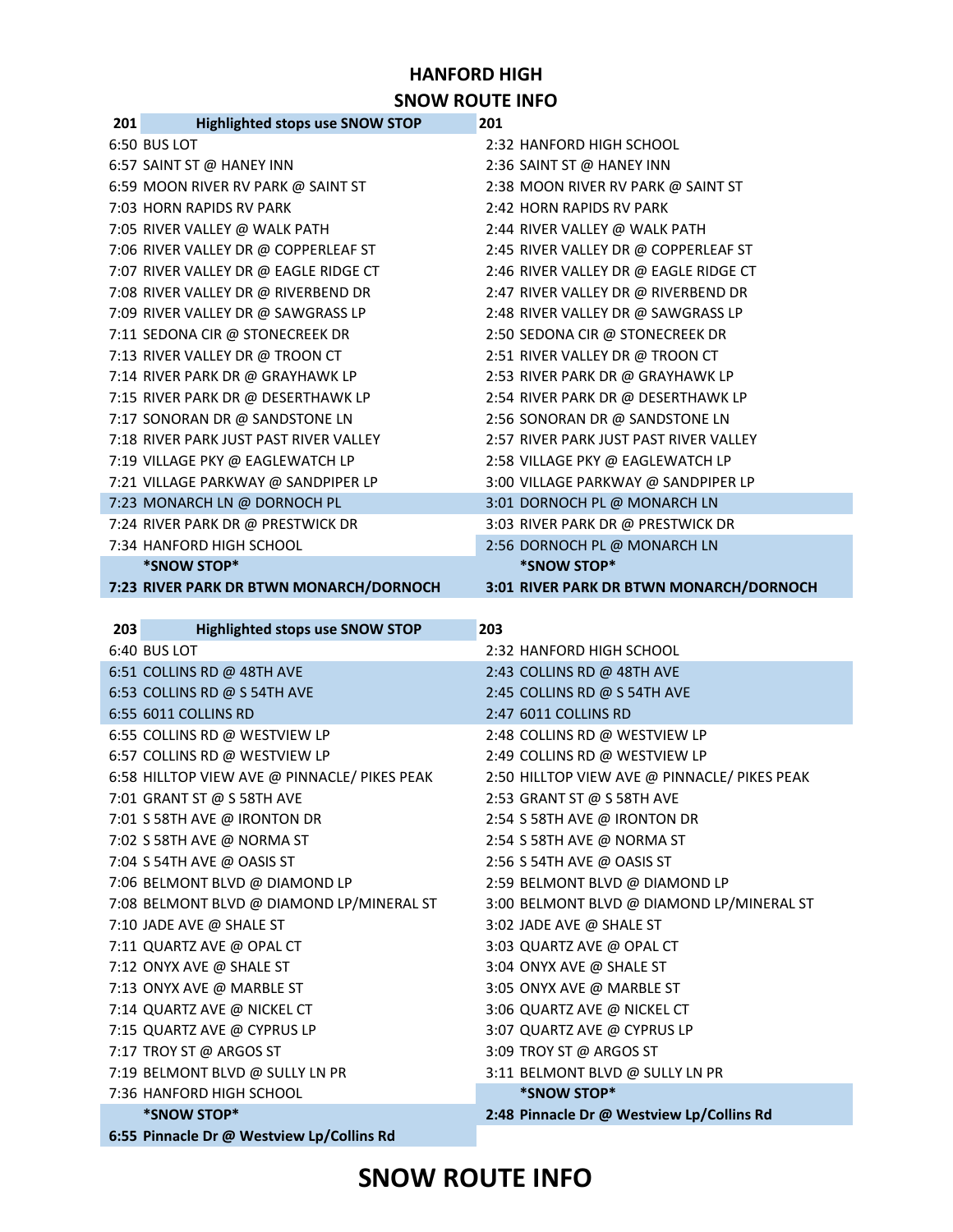#### **HANFORD HIGH SNOW ROUTE INFO**

| 206 | <b>Highlighted stops use SNOW STOP</b>      | 206                                         |
|-----|---------------------------------------------|---------------------------------------------|
|     | 6:40 BUS LOT                                | 2:00 LEAVE LOT                              |
|     | 6:53 S 38TH AVE @ ANDALUSIAN ST             | 2:32 HANFORD HIGH SCHOOL                    |
|     | 6:53 S 38TH AVE @ MAILBOXES NEAR 1971       | 2:45 S 38TH AVE @ ANDALUSIAN ST             |
|     | 6:54 2130-2291 S 38TH AVE DRIVEWAY          | 2:45 S 38TH AVE @ MAILBOXES NEAR 1971       |
|     | 6:56 S 38TH AVE @ MT ADAMS VIEW DR          | 2:46 2130-2291 S 38TH AVE DRIVEWAY          |
|     | 6:57 S 38TH AVE @ MAILBOXES NEAR 2910       | 2:48 S 38TH AVE @ MT ADAMS VIEW DR          |
|     | 6:58 S 38TH AVE @ NORTHLAKE DR              | 2:49 S 38TH AVE @ MAILBOXES NEAR 2910       |
|     | 6:59 NORTHLAKE DR @ CATTAIL CT              | 2:50 S 38TH AVE @ NORTHLAKE DR              |
|     | 7:01 NORTHLAKE DR @ N RIDGE CT              | 2:51 NORTHLAKE DR @ CATTAIL CT              |
|     | 7:02 NORTHLAKE DR @ SPORTS COMPLEX          | 2:53 NORTHLAKE DR @ N RIDGE CT              |
|     | 7:03 KENDALL WAY @ TOWHEE LN                | 2:53 NORTHLAKE DR @ SPORTS COMPLEX          |
|     | 7:05 ROSE ST @ THRUSH LN                    | 2:55 KENDALL WAY @ TOWHEE LN                |
|     | 7:06 ROSE ST @ HIBISCUS ST                  | 2:56 ROSE ST @ THRUSH LN                    |
|     | 7:08 HIBISCUS ST @ IRIS ST                  | 2:58 ROSE ST @ HIBISCUS ST                  |
|     | 7:09 IRIS ST @ HOLLY WAY                    | 3:00 HIBISCUS ST @ IRIS ST                  |
|     | 7:11 MT ADAMS VIEW DR @ MAILBOXES NEAR 4400 | 3:01 IRIS ST @ HOLLY WAY                    |
|     | 7:12 MORAB ST @ MERIDIAN AVE                | 3:02 MT ADAMS VIEW DR @ MAILBOXES NEAR 4400 |
|     | 7:13 MERIDIAN AVE @ TAMARACK RD             | 3:04 MORAB ST @ MERIDIAN AVE                |
|     | 7:15 BOMBING RANGE RD @ ROSENCRANS RD       | 3:05 MERIDIAN AVE @ TAMARACK RD             |
|     | 7:16 MAPLE LN @ S 44TH AVE                  | 3:07 BOMBING RANGE RD @ ROSENCRANS RD       |
|     | 7:18 MAPLE LN @ LAUREL DR                   | 3:08 MAPLE LN @ S 44TH AVE                  |
|     | 7:19 4189 KING DR                           | 3:09 MAPLE LN @ LAUREL DR                   |
|     | 7:22 4125/4124 IRONTON DR                   | 3:11 4189 KING DR                           |
|     | 7:23 3865 IRONTON DR                        | 3:13 4125/4124 IRONTON DR                   |
|     | 7:30 HANFORD HIGH SCHOOL                    | 3:14 3865 IRONTON DR                        |
|     | *SNOW STOPS*                                | 3:20 TAPTEAL ELEMENTARY                     |
|     | 6:50 S 38TH AVE @ IRONTON DR                | *SNOW STOPS*                                |
|     | 7:16 S 45TH AVE @ NORMA ST                  | 2:43 S 38TH AVE @ IRONTON DR                |
|     |                                             | 3:10 S 45TH AVE @ NORMA ST                  |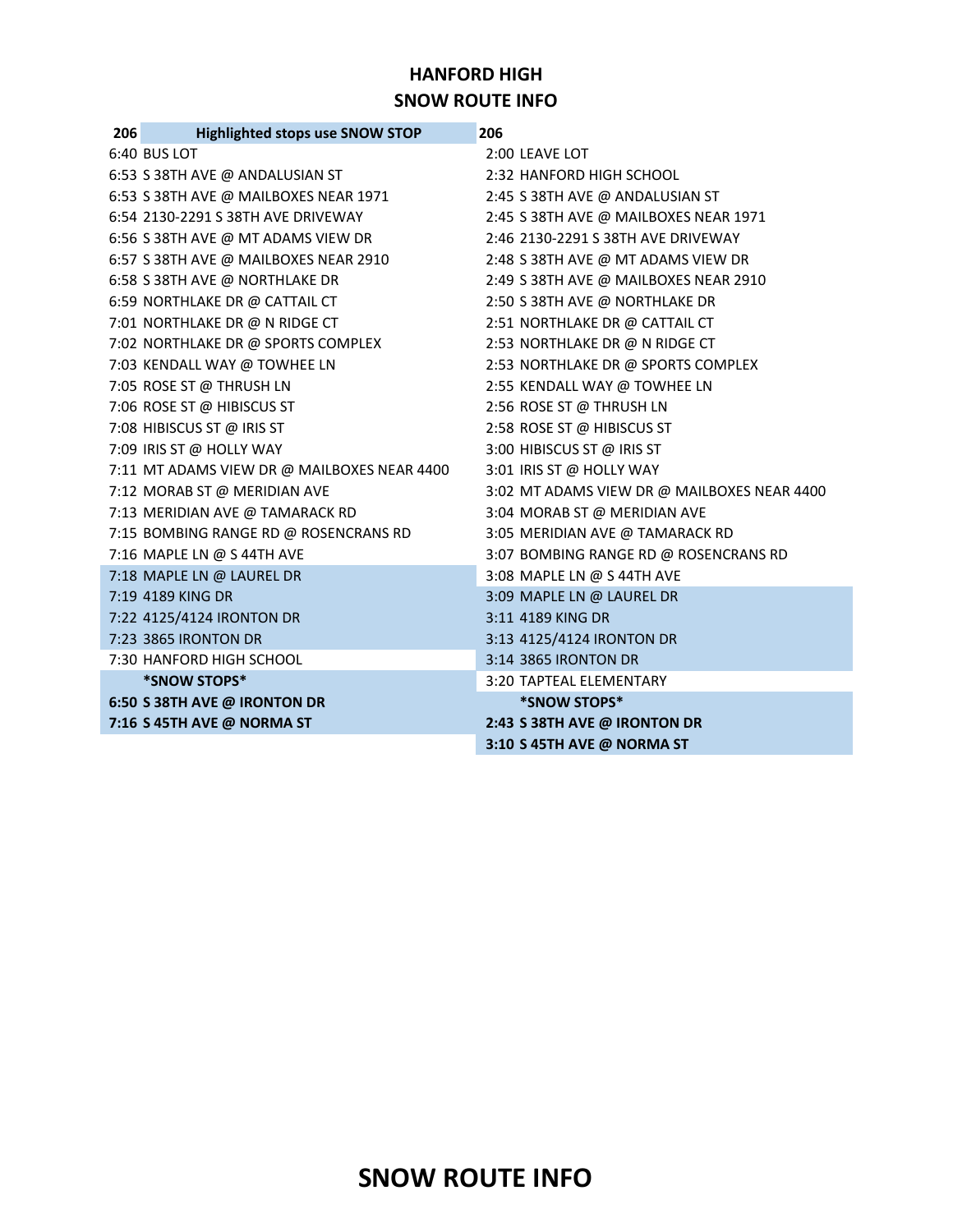### **CHIEF JOSEPH SNOW ROUTE INFO**

| 302  | <b>Highlighted stops use SNOW STOP</b>             | 301                                                               |
|------|----------------------------------------------------|-------------------------------------------------------------------|
|      | 6:50 BUS LOT                                       | 2:15 LEAVE LOT                                                    |
|      | 6:58 JONES RD @ GOMER RD                           | 2:37 CHIEF JOSEPH MIDDLE SCHOOL                                   |
|      | 7:00 2701 VAN GIESEN ST                            | 2:42 HORN RAPIDS RV PARK                                          |
|      | 7:06 HORN RAPIDS RV PARK                           | 2:44 RIVER VALLEY @ WALK PATH                                     |
|      | 7:08 RIVER VALLEY @ WALK PATH                      | 2:44 RIVER VALLEY DR @ COPPERLEAF ST                              |
|      | 7:09 RIVER VALLEY DR @ COPPERLEAF ST               | 2:46 RIVER VALLEY DR @ EAGLE RIDGE CT                             |
|      | 7:10 RIVER VALLEY DR @ EAGLE RIDGE CT              | 2:46 RIVER VALLEY DR @ RIVERBEND DR                               |
|      | 7:10 RIVER VALLEY DR @ RIVERBEND DR                | 2:47 RIVER VALLEY DR @ SAWGRASS LP                                |
|      | 7:11 RIVER VALLEY DR @ SAWGRASS LP                 | 2:48 SEDONA CIR @ STONECREEK DR                                   |
|      | 7:12 SEDONA CIR @ STONECREEK DR                    | 2:50 RIVER VALLEY DR @ TROON CT                                   |
|      | 7:14 RIVER VALLEY DR @ TROON CT                    | 2:51 RIVER PARK DR @ GRAYHAWK LP                                  |
|      | 7:15 RIVER PARK DR @ GRAYHAWK LP                   | 2:53 RIVER PARK JUST PAST RIVER VALLEY                            |
|      | 7:17 RIVER PARK JUST PAST RIVER VALLEY             | 2:55 EAGLEWATCH LP @ VILLAGE PKY                                  |
|      | 7:19 EAGLEWATCH LP @ VILLAGE PKY                   | 2:56 VILLAGE PARKWAY @ SANDPIPER LP                               |
|      | 7:20 VILLAGE PARKWAY @ SANDPIPER LP                | 2:57 MONARCH LN @ DORNOCH PL                                      |
|      | 7:22 MONARCH LN @ DORNOCH PL                       | 2:59 RIVER PARK DR @ PRESTWICK DR                                 |
|      | 7:23 RIVER PARK DR @ PRESTWICK DR                  | 3:06 JONES RD @ GOMER RD                                          |
|      | 7:29 CHIEF JOSEPH MIDDLE SCHOOL                    | 3:09 2701 VAN GIESEN ST                                           |
|      | *SNOW STOP*                                        | *SNOW STOP*                                                       |
| 7:22 | <b>River Park Dr BTWN Monarch &amp;</b><br>Dornoch | <b>River Park Dr BTWN Monarch &amp;</b><br>2:57<br><b>Dornoch</b> |
|      |                                                    |                                                                   |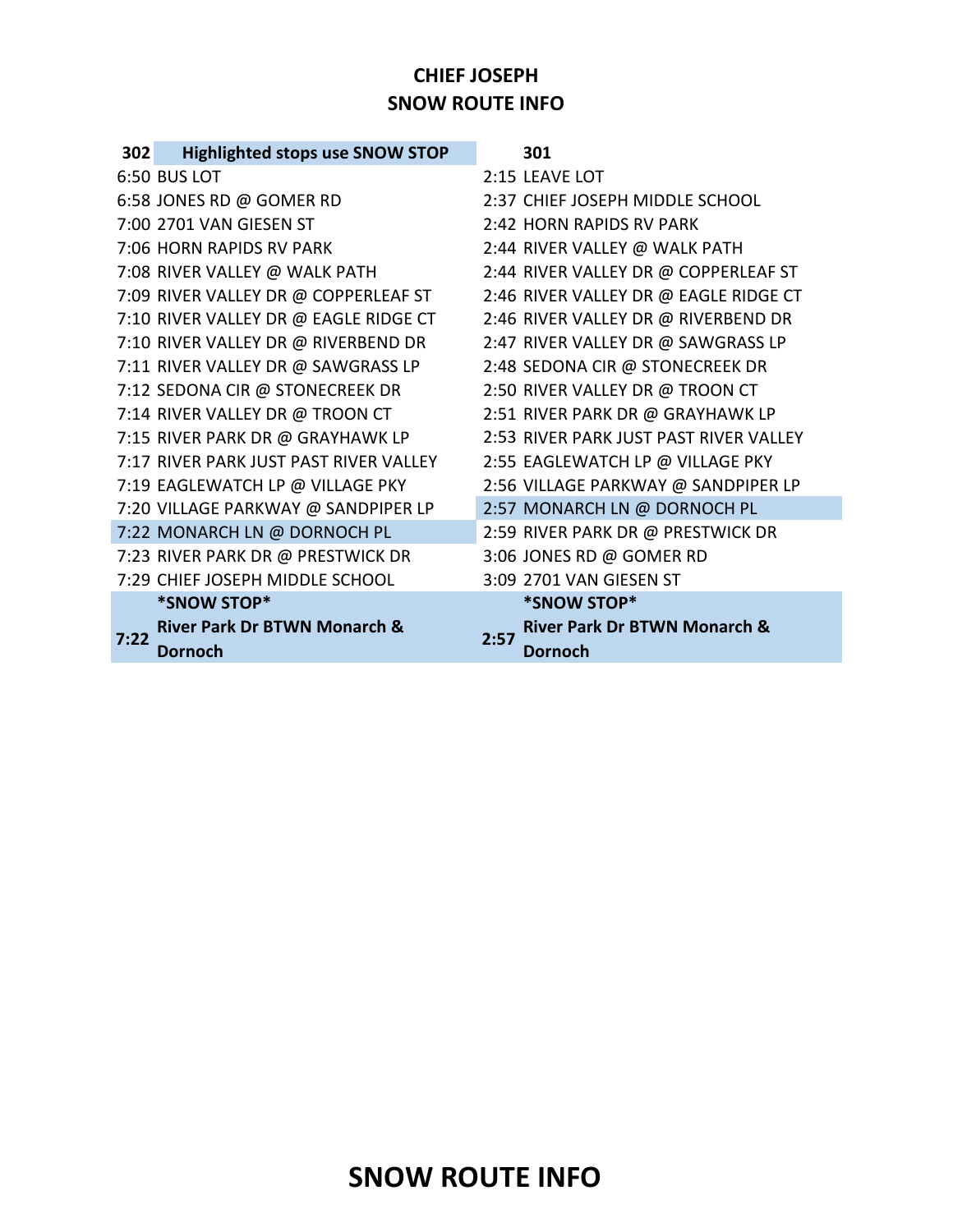### **LEONA LIBBY SNOW ROUTE INFO**

| 703 | <b>Highlighted stops use SNOW STOP</b> | 703                                   |
|-----|----------------------------------------|---------------------------------------|
|     | 7:00 BUS LOT                           | 2:32 LEONA LIBBY MS                   |
|     | 7:15 OAHU ST @ MANCHESTER ST           | 2:49 BIG SKY DR @ WHITE BLUFFS ST     |
|     | 7:16 MANCHESTER ST @ GALA WAY          | 2:50 BIG SKY DR @ ALLA VISTA ST       |
|     | 7:18 GALA WAY @ MOLLY MARIE AVE        | 2:51 QUEENSGATE DR @ SUMMIT ST        |
|     | 7:19 GALA WAY @ SICILY LN              | 2:52 GALA WAY @ PISA LN               |
|     | 7:20 GALA WAY @ NAPLES LN              | 2:54 GALA WAY @ NAPLES LN             |
|     | 7:21 GALA WAY @ PISA LN                | 2:55 GALAY WAY @ SICILY LN            |
|     | 7:23 QUEENSGATE DR @ SUMMIT ST         | 2:56 GALA WAY @ MOLLY MARIE AVE       |
|     | 7:24 BIG SKY DR @ ALLA VISTA ST        | 2:58 GALA WAY @ MANCHESTER ST         |
|     | 7:25 BIG SKY DR @ WHITE BLUFFS ST      | 2:59 MANCHESTER ST @ OAHU ST          |
|     | 7:30 LEONA LIBBY MS                    | *SNOW STOPS*                          |
|     | *SNOW STOPS*                           | 2:50 FUJI WAY @ WESTCLIFFE BLVD       |
|     | 7:16 MANCHESTER ST @ GALA WAY          | 2:55 MANCHESTER ST @ GALA WAY         |
|     | 7:22 FUJI WAY @ WESTCLIFFE BLVD        |                                       |
| 704 | <b>Highlighted stops use SNOW STOP</b> | 704                                   |
|     | 6:40 BUS LOT                           | 2:00 LEAVE LOT                        |
|     | 6:51 KENNEDY RD @ MOUNTAIN MEADOW RD   | 2:32 LEONA LIBBY MS                   |
|     | 6:52 KENNEDY RD @ SUN LAKE DR          | 2:35 STREE LIGHT @ LATTIN & HAZELWOOD |
|     | 6:52 KENNEDY RD @ ANGEL LAKE CT        | 2:37 KENNEDY RD @ MOUNTAIN MEADOW RD  |
|     | 7:00 KIONA VILLAGE RV PARK             | 2:37 KENNEDY RD @ SUN LAKE DR         |
|     | 7:05 4921 MILKY WAY                    | 2:38 N DALLAS RD @ ARENA RD           |
|     | 7:08 N DALLAS RD @ ARENA RD            | 2:39 29220 / 29404 N DALLAS RD        |
|     | 7:09 29220 / 29404 N DALLAS RD         | 2:40 N DALLAS RD @ E 260 PRNE         |
|     | 7:10 N DALLAS RD @ E 260 PRNE          | 2:40 N DALLAS RD @ E 669 PRNE         |
|     | 7:11 N DALLAS RD @ E 669 PRNE          | 2:44 SMITTY DR @ SEVILLA CT           |
|     | 7:15 SMITTY DR @ SEVILLA CT            | 2:48 AVA WAY @ SYRAH AVE              |
|     | 7:18 AVA WAY @ SYRAH AVE               | 2:48 BELLAVIEW AVE @ BARBERA ST       |
|     | 7:18 BELLAVIEW AVE @ BARBERA ST        | 2:49 HIGHVIEW ST @ BELLAVIEW AVE      |
|     | 7:19 HIGHVIEW ST @ BELLAVIEW AVE       | 2:50 HIGHVIEW ST @ MERITAGE AVE       |
|     | 7:19 HIGHVIEW ST @ MERITAGE AVE        | 2:53 N DALLAS RD @ E 210 PRNE         |
|     | 7:22 N DALLAS RD @ E 210 PRNE          | 2:54 N DALLAS RD @ COWLITZ BLVD       |
|     | 7:23 N DALLAS RD @ COWLITZ BLVD        | 2:55 N DALLAS RD @ RAU LN             |
|     | 7:23 N DALLAS RD @ RAU LN              | 2:57 KENNEDY RD @ ANGEL LAKE CT       |
|     | 7:26 STREE LIGHT @ LATTIN & HAZELWOOD  | 2:59 4921 MILKY WAY                   |
|     | 7:34 LEONA LIBBY MS                    | 3:07 KIONA VILLAGE RV PARK            |
|     | *SNOW STOP*                            | *SNOW STOP*                           |
|     | 7:12 West Richland Plaza Parking Lot   | 2:37 West Richland Plaza Parking Lot  |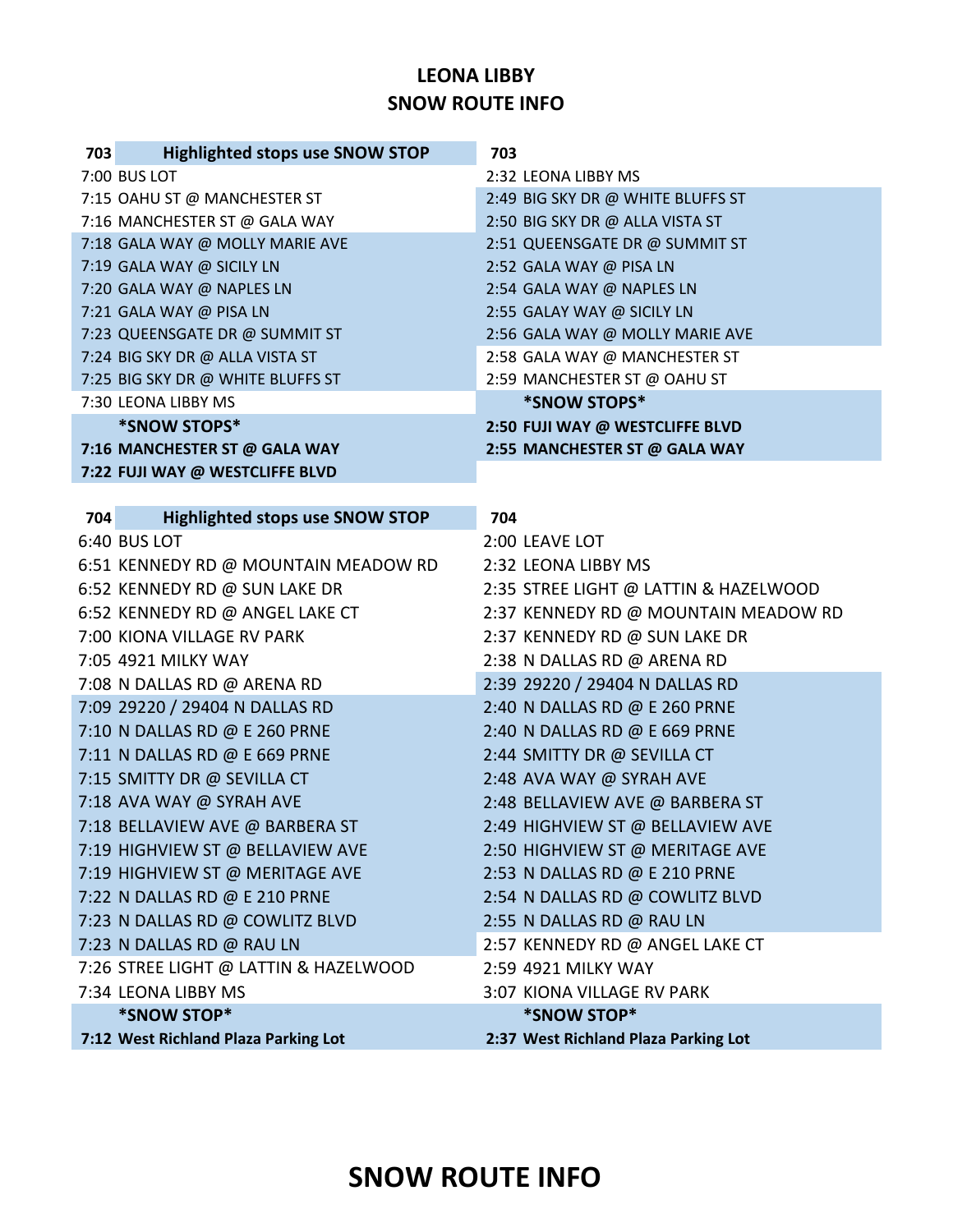### **LEONA LIBBY SNOW ROUTE INFO**

| 706 | <b>Highlighted stops use SNOW STOP</b>   | 706                                      |
|-----|------------------------------------------|------------------------------------------|
|     | 6:55 BUS LOT                             | 2:00 LEAVE LOT                           |
|     | 7:03 2121 KEENE RD                       | 2:32 LEONA LIBBY MS                      |
|     | 7:03 2105 KEENE RD                       | 2:45 2121 KEENE RD                       |
|     | 7:05 WHITETAIL DR @ COTTONTAIL LN        | 2:46 2105 KEENE RD                       |
|     | 7:07 WHITE BLUFFS ST @ PLATEAU DR        | 2:48 WHITETAIL DR @ COTTONTAIL LN        |
|     | 7:09 PLATEAU DR @ MEADOW HILLS DR        | 2:50 WHITE BLUFFS ST @ PLATEAU DR        |
|     | 7:11 MEADOW HILLS DR @ WESTCLIFFE BLVD   | 2:51 PLATEAU DR @ MEADOW HILLS DR        |
|     | 7:12 PURPLE SAGE ST @ BADGER MOUNTAIN LP | 2:54 MEADOW HILLS DR @ WESTCLIFFE BLVD   |
|     | 7:13 PURPLE SAGE ST @ AZALEA AVE         | 2:55 PURPLE SAGE ST @ BADGER MOUNTAIN LP |
|     | 7:14 GALA WAY @ PURPLE SAGE ST           | 2:56 PURPLE SAGE ST @ AZALEA AVE         |
|     | 7:16 WESTCLIFFE BLVD @ BADGER MT APTS    | 2:57 GALA WAY @ PURPLE SAGE ST           |
|     | 7:17 JONAGOLD DR @ GALA WAY              | 2:58 WESTCLIFFE BLVD @ BADGER MT APTS    |
|     | 7:19 CAMEO DR @ ROME CT                  | 3:00 JONAGOLD DR @ GALA WAY              |
|     | 7:20 FUJI WAY @ CHARDONNAY DR            | 3:01 CAMEO DR @ ROME CT                  |
|     | 7:21 CHARDONNAY DR @ VINTAGE AVE         | 3:03 FUJI WAY @ CHARDONNAY DR            |
|     | 7:30 LEONA LIBBY MS                      | 3:04 CHARDONNAY DR @ VINTAGE AVE         |
|     | *SNOW STOPS*                             | *SNOW STOPS*                             |
|     | 7:14 Gala Way @ Purple Sage St           | 2:50 Gala Way @ Purple Sage St           |
|     | 7:23 Bethel Church Parking Lot           | 3:00 Bethel Church Parking Lot           |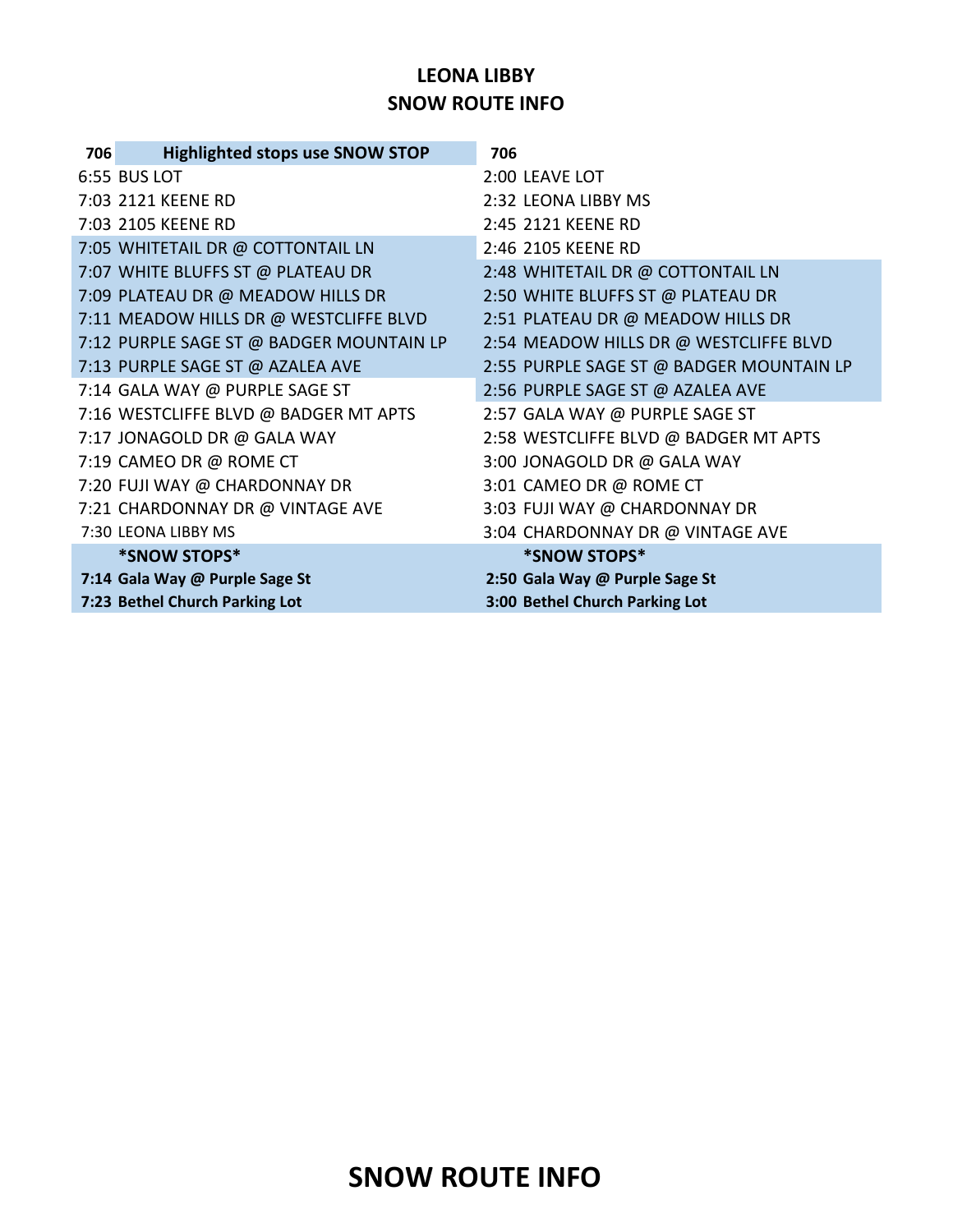#### **BADGER MOUNTAIN SNOW ROUTE INFO**

| 701 | <b>Highlighted stops use SNOW STOP</b>      | <b>701 PURPLE</b>                           |
|-----|---------------------------------------------|---------------------------------------------|
|     | 7:50 COLUMBIA PARK TRL @ GRAVEL DRIVE       | 3:25 BADGER MOUNTAIN ELEMENTARY             |
|     | 7:51 339 COLUMBIA PARK TRL                  | 3:28 BELLERIVE DR @ BRITTLEBUSH LN          |
|     | 7:51 COLUMBIA PARK TRAIL @ MAILBOXES CUTOUT | 3:36 9133 W ARROWHEAD AVE                   |
|     | 7:52 ROCKWOOD DR @ RIVERWOOD ST             | 3:40 W YELLOWSTONE AVE @ VERMONT LOOP       |
|     | 7:53 405 HERITAGE HILLS DR                  | 3:50 JUBILEE ST @ CHERRY BLOSSOM LP         |
|     | 7:54 HERITAGE HILLS DR @ ALLENWHITE DR      | 3:55 COLUMBIA PARK TRL @ GRAVEL DRIVE       |
|     | 7:56 988 ALLENWHITE DR                      | 3:56 339 COLUMBIA PARK TRL                  |
|     | 7:57 HERITAGE HILLS DR @ SUNDANCE DR        | 3:56 COLUMBIA PARK TRAIL @ MAILBOXES CUTOUT |
|     | 7:58 SUNDANCE DR @ ALLENWHITE DR            | 3:58 ROCKWOOD DR @ RIVERWOOD ST             |
|     | 7:59 1025 ALLENWHITE DR                     | 3:59 405 HERITAGE HILLS DR                  |
|     | 8:03 COLUMBIA PARK TRL @ VALLEY VIEW RD     | 4:00 HERITAGE HILLS DR @ ALLENWHITE DR      |
|     | 8:07 JUBILEE ST @ CHERRY BLOSSOM LP         | 4:02 988 ALLENWHITE DR                      |
|     | 8:14 BELLERIVE DR @ BRITTLEBUSH LN          | 4:03 HERITAGE HILLS DR @ SUNDANCE DR        |
|     | 8:19 9133 W ARROWHEAD AVE                   | 4:04 SUNDANCE DR @ ALLENWHITE DR            |
|     | 8:22 W YELLOWSTONE AVE @ VERMONT LOOP       | 4:06 1025 ALLENWHITE DR                     |
|     | 8:30 BADGER MOUNTAIN ELEMENTARY             | 4:11 COLUMBIA PARK TRL @ VALLEY VIEW RD     |
|     | 8:50 BUS LOT                                | 4:20 BUS LOT                                |
|     | *SNOW STOP*                                 | *SNOW STOP*                                 |
|     | 7:52 Riverwood St @ Rockwood Dr             | 3:58 Riverwood St @ Rockwood Dr             |
|     |                                             |                                             |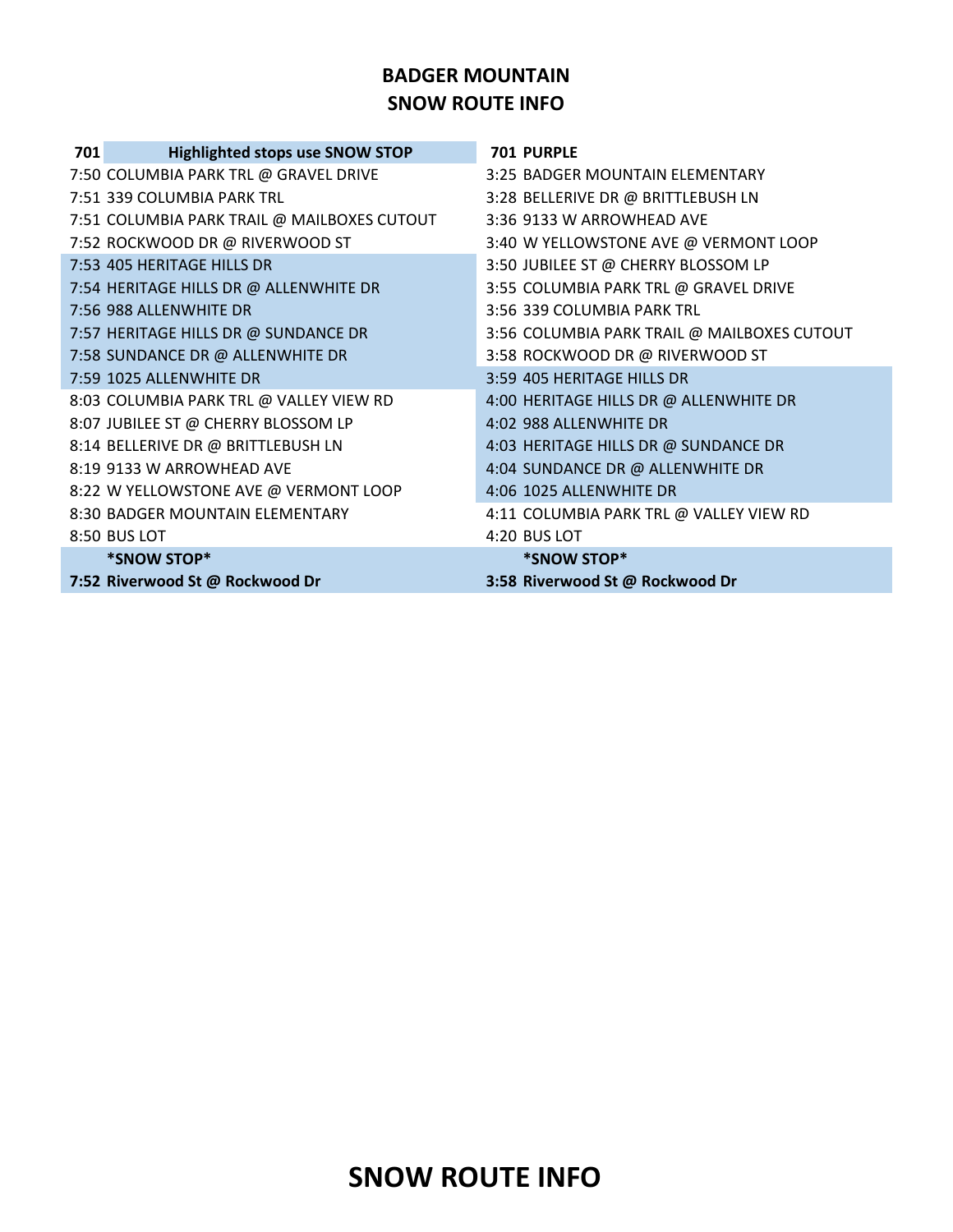### **LEWIS CLARK SNOW ROUTE INFO**

| 105 | <b>Highlighted stops use SNOW STOP</b>      | <b>105 PURPLE</b>                   |
|-----|---------------------------------------------|-------------------------------------|
|     | 7:56 461 CHERRY BLOSSOM LP                  | 3:25 LEWIS AND CLARK ELEMENTARY     |
|     | 7:58 VINTAGE AVE @ PINOT CT                 | 3:35 330 ROCKWOOD DR                |
|     | 7:59 1409 CHARDONNAY DR                     | 3:36 306 ROCKWOOD DR                |
|     | 8:01 GALA WAY @ SUNFLOWER ST                | 3:39 1020 OXFORD AVE/40 EDGEWOOD DR |
|     | 8:02 GALA WAY @ MANCHESTER ST               | 3:45 461 CHERRY BLOSSOM LP          |
|     | 8:04 GALA WAY @ SICILY LN                   | 3:48 VINTAGE AVE @ PINOT CT         |
|     | 8:05 GALA WAY @ PISA LN                     | 3:48 1409 CHARDONNAY DR             |
|     | 8:06 QUEENSGATE DR @ LAGO VISTA DR          | 3:50 GALA WAY @ SUNFLOWER ST        |
|     | 8:15 1020 OXFORD AVE/40 EDGEWOOD DR         | 3:51 GALA WAY @ JORDAN LN           |
|     | 8:18 ROCKWOOD DR @ MAILBOXES/ELECTRICAL BOX | 3:52 MANCHESTER ST @ EATON CT       |
|     | 8:30 LEWIS AND CLARK ELEMENTARY             | 3:54 1555 MANCHESTER ST             |
|     | 8:35 BUS LOT                                | 3:56 513 FERRERA LN                 |
|     | *SNOW STOPS*                                | 3:58 1654 SICILY LN                 |
|     | 8:00 FUJI WAY @ WESTCLIFFE BLVD             | 4:00 PISA LN @ GALA WAY             |
|     | 8:02 GALA WAY @ MANCHESTER ST               | 4:02 QUEENSGATE DR @ LAGO VISTA DR  |
|     | 8:19 RIVERWOOD ST @ ROCKWOOD DR             | 4:15 BUS LOT                        |
|     |                                             | *SNOW STOPS*                        |
|     |                                             | 3:35 RIVERWOOD ST @ ROCKWOOD DR     |
|     |                                             | 3:53 FUJI WAY @ WESTCLIFFE BLVD     |
|     |                                             | 3:54 GALA WAY @ MANCHESTER ST       |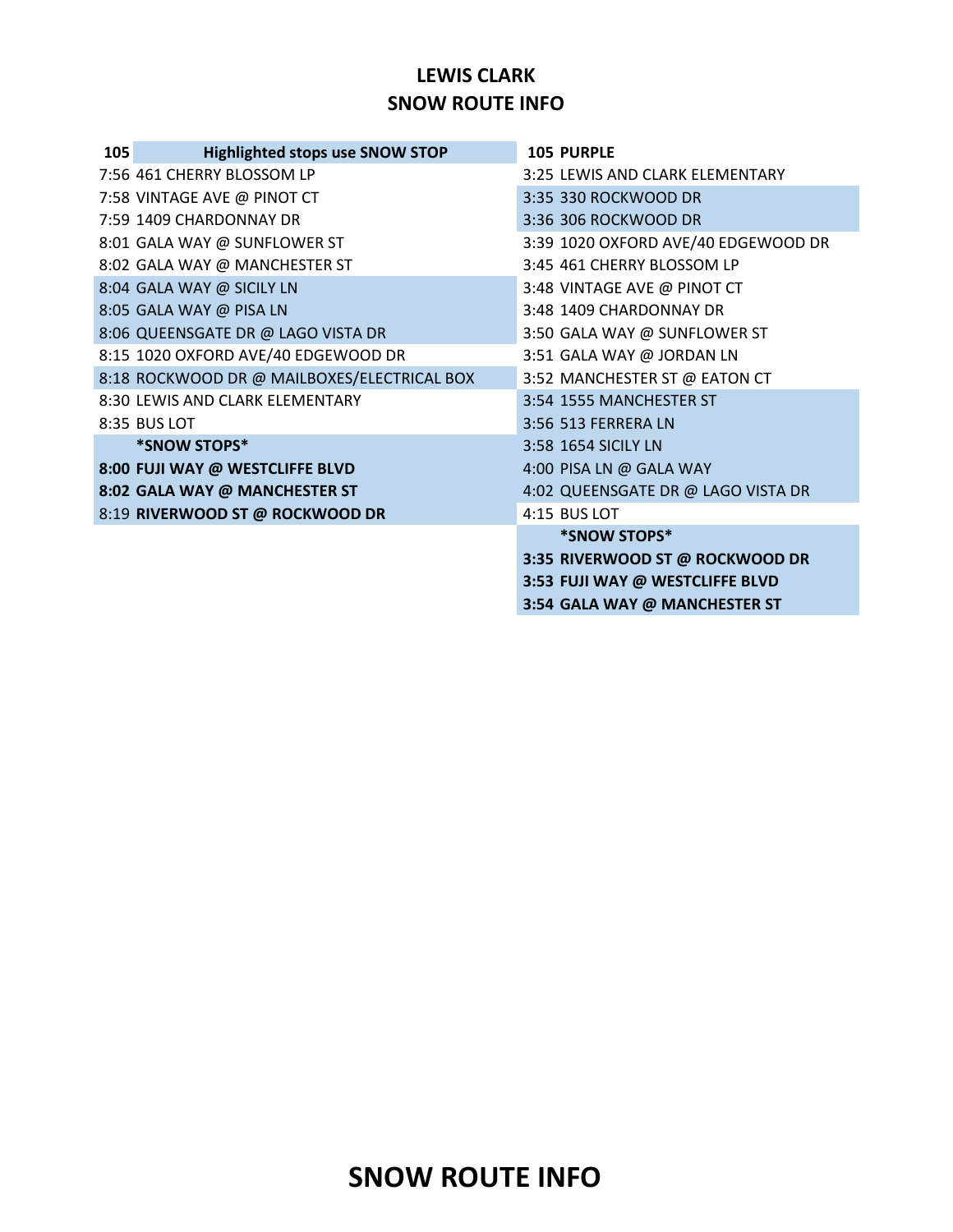### **MARCUS WHITMAN SNOW ROUTE INFO**

| 113 | <b>Highlighted stops use SNOW STOPS</b> | <b>113 RED</b>                  |
|-----|-----------------------------------------|---------------------------------|
|     | 8:14 SKYLINE DR @ BITTERROOT DR         | 3:25 MARCUS WHITMAN ELEM        |
|     | 8:15 SKYLINE DR @ MAILBOXES             | 3:31 SKYLINE DR @ BITTERROOT DR |
|     | 8:19 LONETREE LN @ CITY VIEW DR         | 3:33 SKYLINE DR @ MAILBOXES     |
|     | 8:21 TRUMAN AVE @ REGENCY PARK          | 3:36 LONETREE LN @ CITY VIEW DR |
|     | 8:30 MARCUS WHITMAN ELEM                | 3:39 TRUMAN AVE @ REGENCY PARK  |
|     | 8:35 BUS LOT                            | 3:50 BUS LOT                    |
|     | *SNOW STOPS*                            | *SNOW STOPS*                    |
|     | 8:14 Skyline Dr @ Bitterroot Dr         | 3:31 Skyline Dr @ Bitterroot Dr |
|     | 8:15 Skyline Dr @ Mailboxes             | 3:33 Skyline Dr @ Mailboxes     |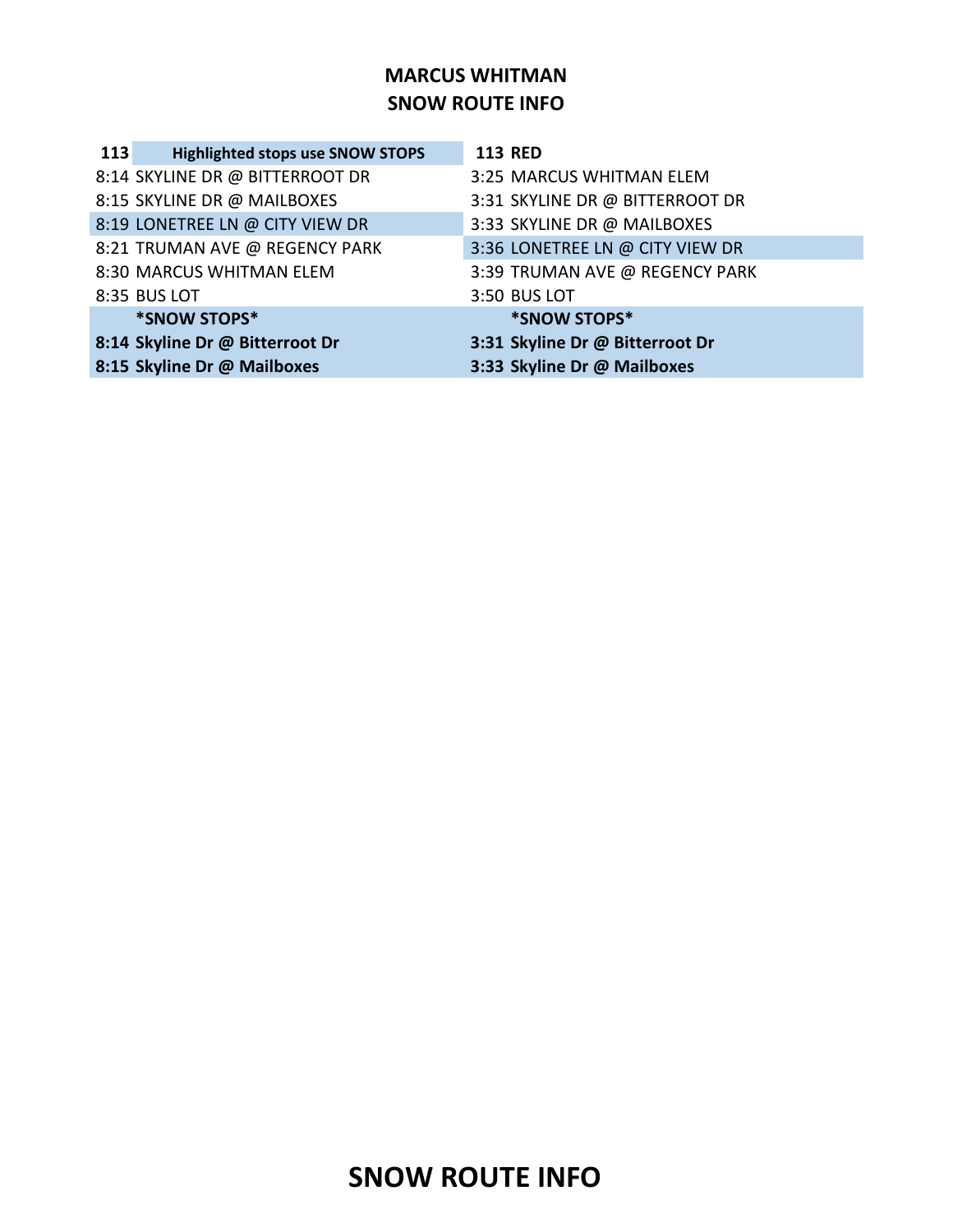#### **ORCHARD SNOW ROUTE INFO**

| 115 | <b>Highlighted stops use SNOW STOPS</b>                            | <b>115 ORANGE</b>                                                     |
|-----|--------------------------------------------------------------------|-----------------------------------------------------------------------|
|     | 8:09 MORENCY DR @ CLERMONT DR                                      | 3:25 ORCHARD ELEMENTARY                                               |
|     | 8:09 CLERMONT DR @ RAND DR                                         | 3:32 MORENCY DR @ CLERMONT DR                                         |
|     | 8:11 MEADOW HILLS DR @ RAND DR                                     | 3:32 CLERMONT DR @ RAND DR                                            |
|     | 8:14 MORENCY DR @ MEADOW HILLS DR                                  | 3:34 MEADOW HILLS DR @ RAND DR                                        |
|     | 8:15 MEADOW HILLS DR @ LIMAR CT                                    | 3:37 MORENCY DR @ MEADOW HILLS DR                                     |
|     | 8:17 SOARING HAWK ST @ HAWK HAVEN CT                               | 3:39 MEADOW HILLS DR @ LIMAR CT                                       |
|     | 8:19 FALCONRIDGE ST @ CLOVERNOOK ST                                | 3:44 SOARING HAWK ST @ HAWK HAVEN CT                                  |
|     | 8:21 ANTHONY DR @ AIMEE DR                                         | 3:45 FALCONRIDGE ST @ CLOVERNOOK ST                                   |
|     | 8:22 ANNA AVE @ ANTHONY DR                                         | 3:48 ANTHONY DR @ AIMEE DR                                            |
|     | 8:22 SKY MEADOW AVE @ CLOVERNOOK ST                                | 3:49 ANNA AVE @ ANTHONY DR                                            |
|     | 8:23 SKY MEADOW AVE @ TEMPLE MEADOW LN                             | 3:50 SKY MEADOW AVE @ CLOVERNOOK ST                                   |
|     | 8:30 ORCHARD ELEMENTARY                                            | 3:52 SKY MEADOW AVE @ TEMPLE MEADOW LN                                |
|     | 8:45 BUS LOT                                                       | 4:10 BUS LOT                                                          |
|     | *SNOW STOP*                                                        | *SNOW STOP*                                                           |
|     | 8:22 Sky Meadow Ave @ Clovernook St                                | 3:50 Sky Meadow Ave @ Clovernook St                                   |
|     |                                                                    |                                                                       |
| 116 | <b>Highlighted stops use SNOW STOPS</b>                            | <b>116 RED</b>                                                        |
|     | 7:59 2095 KEENE RD                                                 | 3:25 ORCHARD ELEMENTARY                                               |
|     | 8:01 WHITETAIL DR @ COTTONTAIL LN                                  | 3:31 2095 KEENE RD                                                    |
|     | 8:03 MEADOW HILLS DR @ PLATEAU DR                                  | 3:32 WHITETAIL DR @ COTTONTAIL LN                                     |
|     | 8:16 PEACHTREE LN @ ORCHARD WAY                                    | 3:34 MEADOW HILLS DR @ PLATEAU DR                                     |
|     | 8:17 ORCHARD WAY @ MAILBOX CLUSTER                                 | 3:44 PEACHTREE LN @ ORCHARD WAY                                       |
|     | 8:18 BARTLETT RD @ ORCHARD HILLS APTS                              | 3:46 ORCHARD WAY @ MAILBOX CLUSTER                                    |
|     | 8:21 PEACHTREE LN @ ORCHARD HILLS APTS                             | 3:48 BARTLETT RD @ ORCHARD HILLS APTS                                 |
|     | 8:22 PEACHTREE LN @ ORCHARD HILLS APTS                             | 3:49 PEACHTREE LN @ ORCHARD HILLS APTS                                |
|     | 8:30 ORCHARD ELEMENTARY                                            | 3:56 PEACHTREE LN @ ORCHARD HILLS APTS                                |
|     | 8:45 BUS LOT                                                       | 4:10 BUS LOT                                                          |
|     | *SNOW STOP*                                                        | *SNOW STOP*                                                           |
|     | 8:01 Bethel Church Parking Lot                                     | 3:35 Bethel Church Parking Lot                                        |
| 702 | <b>Highlighted stops use SNOW STOPS</b>                            | <b>702 GREEN</b>                                                      |
|     | 8:05 HIGH MEADOWS ST @ HILLVIEW DR                                 | 3:25 ORCHARD ELEMENTARY                                               |
|     |                                                                    |                                                                       |
|     | 8:07 HILLVIEW DR @ BLUE HILL CT                                    | 3:32 HIGH MEADOWS ST @ HILLVIEW DR<br>3:33 HILLVIEW DR @ BLUE HILL CT |
|     | 8:08 HILLVIEW DR @ OAK HILL CT<br>8:08 LESLIE RD @ VIEW MEADOWS CT | 3:34 HILLVIEW DR @ OAK HILL CT                                        |
|     | 8:10 250 MEADOWRIDGE LOOP                                          | 3:35 LESLIE RD @ VIEW MEADOWS CT                                      |
|     | 8:14 EASTWOOD AVE @ PACIFIC CT                                     | 3:37 250 MEADOWRIDGE LOOP                                             |
|     | 8:15 EASTWOOD AVE @ SITKA CT                                       | 3:40 EASTWOOD AVE @ PACIFIC CT                                        |
|     | 8:17 PIPER ST @ SCOULER CT                                         | 3:42 EASTWOOD AVE @ SITKA CT                                          |
|     | 8:17 PIPER ST @ SILVERLEAF CT                                      | 3:43 PIPER ST @ SCOULER CT                                            |
|     | 8:20 PIPER ST @ PIPER CT                                           | 3:44 SILVERLEAF CT @ PIPER ST                                         |
|     | 8:21 WILLOWBROOK AVE @ DUSKY CT                                    | 3:46 PIPER ST @ PIPER CT                                              |
|     | 8:30 ORCHARD ELEMENTARY                                            |                                                                       |
|     | 8:45 BUS LOT                                                       | 3:47 WILLOWBROOK AVE @ DUSKY CT<br>4:05 BUS LOT                       |
|     | *SNOW STOP*                                                        | *SNOW STOP*                                                           |
|     | 8:09 Leslie Rd @ Meadow Hills Dr                                   | 3:36 Leslie Rd @ Meadow Hills Dr                                      |
|     |                                                                    |                                                                       |

# **SNOW ROUTE INFO**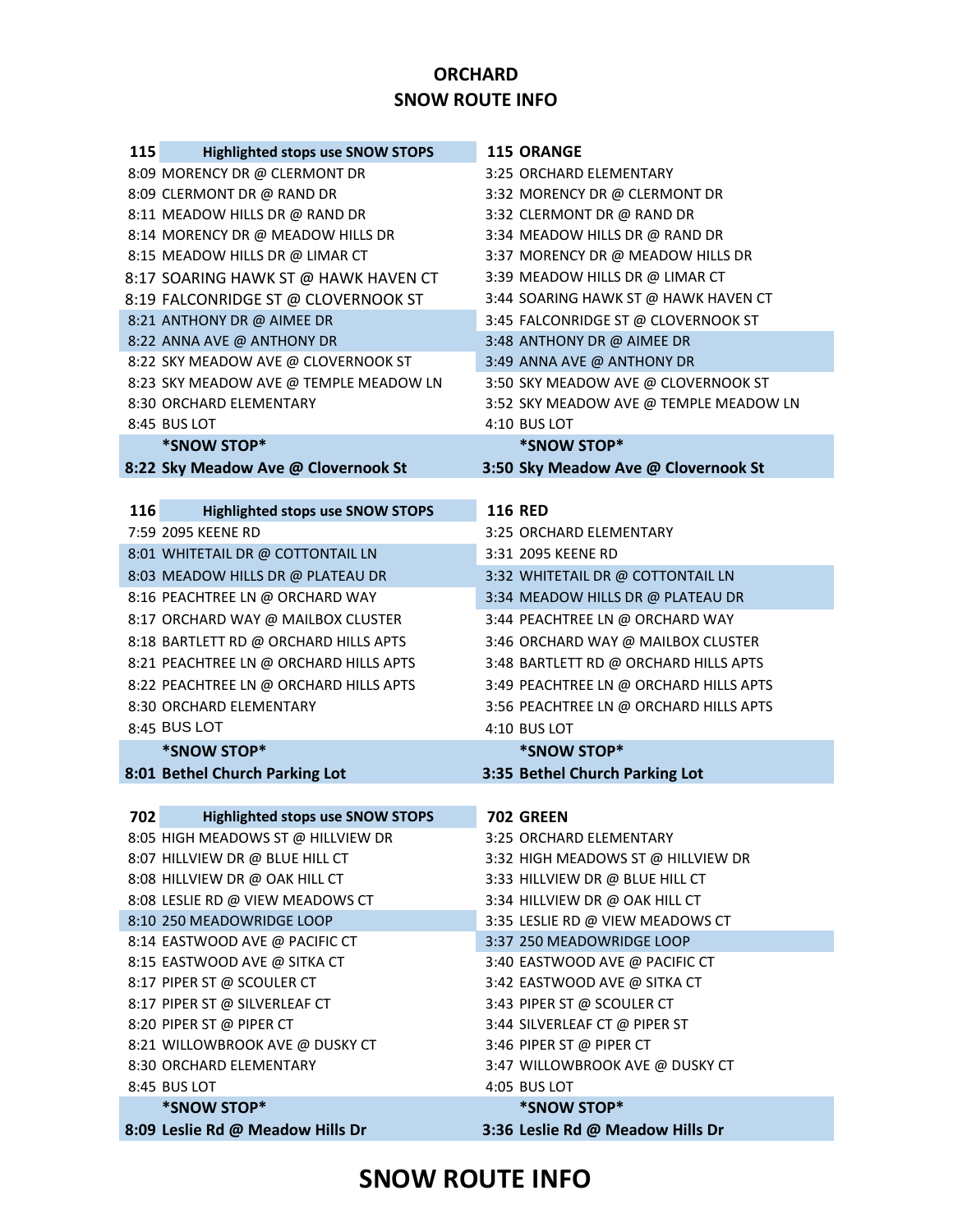## **SACAJAWEA SNOW ROUTE INFO**

| 301 | <b>Highlighted stops use SNOW STOPS</b>                     | <b>301 BLUE</b>                                             |
|-----|-------------------------------------------------------------|-------------------------------------------------------------|
|     | 8:03 RIVER PARK DR BTWN MONARCH & DORNOCH                   | 3:25 SACAJAWEA ELEMENTARY                                   |
|     | 8:03 SANDPIPER LOOP @ TORREY PINES WAY                      | 3:32 RIVER PARK DR BTWN MONARCH & DORNOCH                   |
|     | 8:04 SANDPIPER LOOP @ TORREY PINES WAY                      | 3:34 SANDPIPER LOOP @ TORREY PINES WAY                      |
|     | 8:05 2678 EAGLEWATCH LOOP                                   | 3:35 SANDPIPER LOOP @ TORREY PINES WAY                      |
|     | 8:07 SONORAN DR @ SANDSTONE LN                              | 3:36 2678 EAGLEWATCH LOOP                                   |
|     | 8:08 RIVER PARK DR @ GRAYHAWK LP                            | 3:37 SONORAN DR @ SANDSTONE LN                              |
|     | 8:09 REDHAWK DR @ VILLAGE PKY                               | 3:38 RIVER PARK DR @ GRAYHAWK LP                            |
|     | 8:10 RIVER PARK DR @ DESERTHAWK LP                          | 3:39 REDHAWK DR @ VILLAGE PKY                               |
|     | 8:12 SEDONA CIR @ STONECREEK DR                             | 3:40 RIVER PARK DR @ DESERTHAWK LP                          |
|     | 8:13 2960 REDROCK RIDGE LOOP                                | 3:41 RIVER VALLEY DR @ TROON CT                             |
|     | 8:14 STONECREEK DR @ ROCK CREEK CT                          | 3:42 SEDONA CIR @ STONECREEK DR                             |
|     | 8:17 RIVER VALLEY DR @ TROON CT                             | 3:43 2960 REDROCK RIDGE LOOP                                |
|     | 8:17 RIVER PARK JUST PAST RIVER VALLEY                      | 3:44 STONECREEK DR @ ROCK CREEK CT                          |
|     | 8:21 RIVER PARK DR @ PRESTWICK DR                           | 3:46 RIVER VALLEY DR @ TROON CT                             |
|     | 8:28 SACAJAWEA ELEMENTARY                                   | 3:47 RIVER PARK JUST PAST RIVER VALLEY                      |
|     | 8:45 BUS LOT                                                | 3:48 RIVER PARK DR @ PRESTWICK DR                           |
|     | *SNOW STOP*                                                 | 3:55 BUS LOT                                                |
|     | 8:03 River Park Dr BTWN Monarch & Dornoch                   | *SNOW STOP*                                                 |
|     |                                                             | 3:32 River Park Dr BTWN Monarch & Dornoch                   |
|     |                                                             |                                                             |
|     |                                                             |                                                             |
| 302 | <b>Highlighted stops use SNOW STOPS</b>                     | 302 GREEN                                                   |
|     | 8:01 HORN RAPIDS RV PARK                                    | 3:25 SACAJAWEA ELEMENTARY                                   |
|     | 8:03 2887 CROSSWATER LOOP                                   | 3:31 HORN RAPIDS RV PARK                                    |
|     | 8:05 RIVER VALLEY DR @ RIVERBEND DR                         | 3:34 2887 CROSSWATER LOOP                                   |
|     | 8:06 SAWGRASS LP @ MAILBOXES @ 2951/2952                    | 3:37 RIVER VALLEY DR @ RIVERBEND DR                         |
|     | 8:07 SAWGRASS LOOP @ TILDEN CT                              | 3:39 SAWGRASS LP @ MAILBOXES @ 2951/2952                    |
|     | 8:09 SAWGRASS LP @ MAILBOXES @ 2712/2713                    | 3:40 SAWGRASS LOOP @ TILDEN CT                              |
|     | 8:11 RIVERBEND DR @ BLUFFS DR                               | 3:42 SAWGRASS LP @ MAILBOXES @ 2712/2713                    |
|     | 8:13 RIVER VALLEY DR @ EAGLE RIDGE CT                       | 3:45 RIVERBEND DR @ BLUFFS DR                               |
|     | 8:13 COPPERHILL ST @ COPPERSTONE ST                         | 3:47 RIVER VALLEY DR @ EAGLE RIDGE CT                       |
|     | 8:14 COPPERHILL ST @ COPPERCREEK ST                         | 3:47 COPPERHILL ST @ COPPERSTONE ST                         |
|     | 8:16 COPPERLEAF ST @ COPPERSTONE ST                         | 3:49 COPPERHILL ST @ COPPERCREEK ST                         |
|     | 8:17 RIVER VALLEY DR @ TUSCANNA DR                          | 3:51 COPPERLEAF ST @ COPPERSTONE ST                         |
|     | 8:17 RIVER VALLEY DR @ DELLE CELLE DR                       | 3:52 RIVER VALLEY DR @ TUSCANNA DR                          |
|     | 8:25 SACAJAWEA ELEMENTARY                                   | 3:53 RIVER VALLEY DR @ DELLE CELLE DR                       |
|     | 8:40 BUS LOT                                                | 4:05 BUS LOT                                                |
|     | *SNOW STOPS*<br>8:05 River Valley Dr @ Crosswater Walk Path | *SNOW STOPS*<br>3:34 River Valley Dr @ Crosswater Walk Path |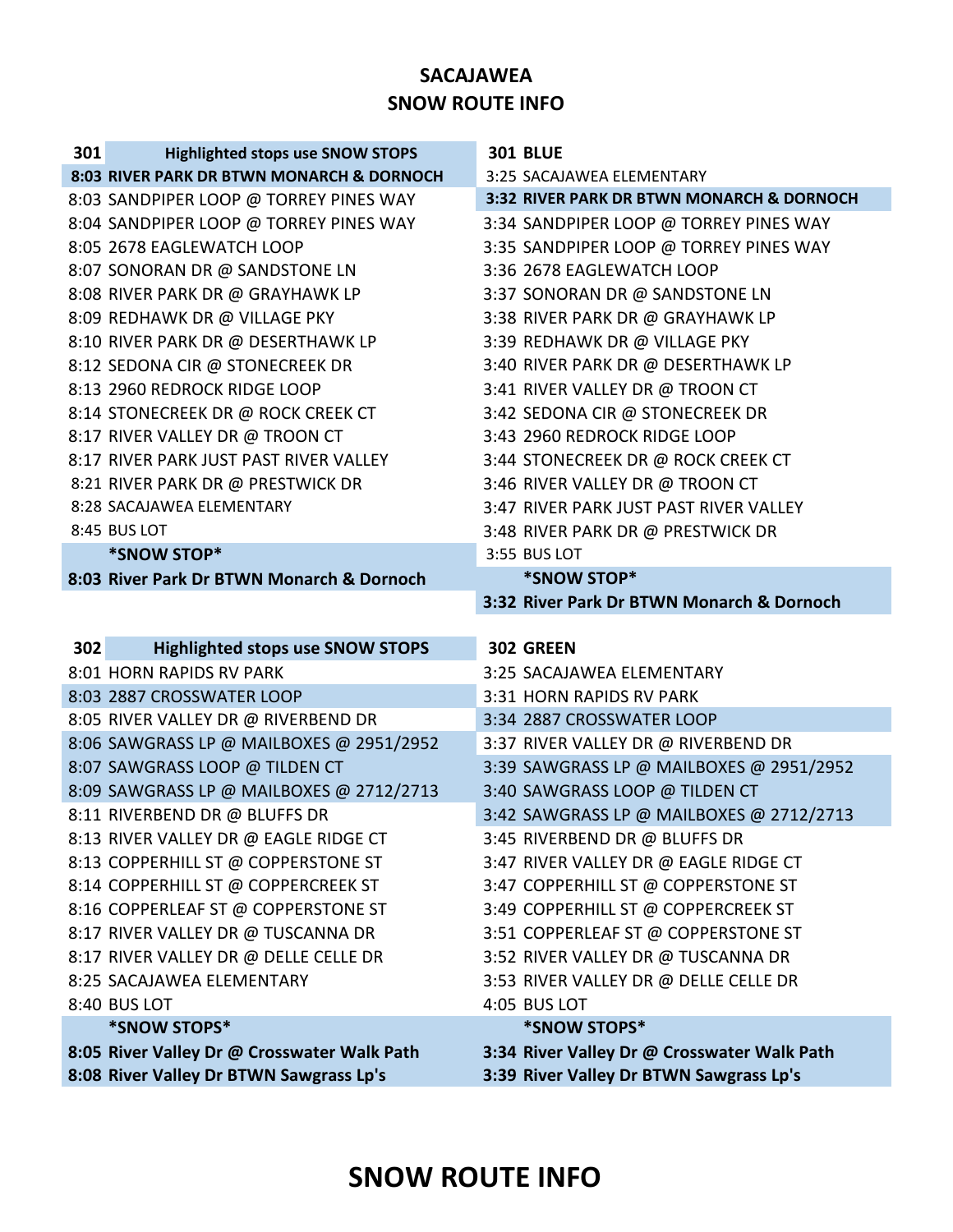### **TAPTEAL SNOW ROUTE INFO**

| 206 | <b>Highlighted stops use SNOW STOPS</b>      | 206 BROWN                                    |
|-----|----------------------------------------------|----------------------------------------------|
|     | 8:12 S 58TH AVE @ GRANT ST                   | 3:25 TAPTEAL ELEMENTARY                      |
|     | 8:13 S 58TH AVE @ IRONTON DR                 | 3:32 S 58TH AVE @ GRANT ST                   |
|     | 8:14 HILLTOP VIEW AVE @ PINNACLE/ PIKES PEAK | 3:33 S 58TH AVE @ IRONTON DR                 |
|     | 8:16 COLLINS RD @ WESTVIEW LP                | 3:35 HILLTOP VIEW AVE @ PINNACLE/ PIKES PEAK |
|     | 8:18 PINNACLE DR @ GRANT ST                  | 3:39 COLLINS RD @ WESTVIEW LP                |
|     | 8:20 PINNACLE DR @ COLLINS RD                | 3:43 PINNACLE DR @ GRANT ST                  |
|     | 8:21 5901 / 5905 COLLINS RD                  | 3:45 PINNACLE DR @ COLLINS RD                |
|     | 8:22 5601 COLLINS RD                         | 3:47 5901 / 5905 COLLINS RD                  |
|     | 8:23 COLLINS RD @ S 54TH AVE                 | 3:49 5601 COLLINS RD                         |
|     | 8:30 TAPTEAL ELEMENTARY                      | 3:50 COLLINS RD @ S 54TH AVE                 |
|     | 8:50 BUS LOT                                 | 4:05 BUS LOT                                 |
|     | 8:13 S 58TH AVE @ GRANT ST                   | 3:34 S 58TH AVE @ GRANT ST                   |
|     | 8:18 COLLINS RD @ PINNACLE/WESTVIEW          | 3:41 COLLINS RD @ PINNACLE/WESTVIEW          |
|     |                                              |                                              |
|     |                                              |                                              |
| 503 | <b>Highlighted stops use SNOW STOPS</b>      | <b>503 RAINBOW</b>                           |
|     | $8.02$ MADIFIN @ OIIFFNICT                   | $3.30$ NORMA ST @ THE CHIIRCH                |

| 8:02 MAPLE LN @ QUEEN ST          | 3:30 NORMA ST @ THE CHURCH        |
|-----------------------------------|-----------------------------------|
| 8:03 4067 KING DR                 | 3:33 S 58TH AVE @ OASIS ST        |
| 8:03 4128 KING DR                 | 3:36 OASIS ST @ S 55TH CT         |
| 8:05 KING DR @ S 45TH AVE         | 3:37 5513 NORMA ST                |
| 8:05 LAUREL DR @ 45TH AVE         | 3:40 BELMONT BLVD @ DIAMOND LP    |
| 8:06 4243 LAUREL DR               | 3:43 DIAMOND LP @ SHALE ST        |
| 8:09 1307 /1306 S 45TH AVE        | 3:47 MAPLE LN @ QUEEN ST          |
| 8:10 OPTIMUM DR @ S 44TH AVE      | 3:49 4067 KING DR                 |
| 8:11 NORMA ST @ THE CHURCH        | 3:50 4128 KING DR                 |
| 8:14 S 58TH AVE @ OASIS ST        | 3:51 KING DR @ S 45TH AVE         |
| 8:15 OASIS ST @ S 55TH CT         | 3:52 LAUREL DR @ 45TH AVE         |
| 8:16 5513 NORMA ST                | 3:53 4243 LAUREL DR               |
| 8:18 BELMONT BLVD @ DIAMOND LP    | 3:56 1307 /1306 S 45TH AVE        |
| 8:20 DIAMOND LP @ SHALE ST        | 3:58 OPTIMUM DR @ S 44TH AVE      |
| 8:23 BOMBING RANGE RD @ LAUREL DR | 4:00 BOMBING RANGE RD @ LAUREL DR |
| 8:30 TAPTEAL ELEMENTARY           | 4:10 BUS LOT                      |
| 8:50 BUS LOT                      | *SNOW STOP*                       |
| *SNOW STOP*                       | 3:49 1307/1306 S 45th Ave         |
| 8:09 1307/1306 S 45th Ave         | 3:52 OPTIMUM DR @ S 44TH AVE      |
| 8:10 OPTIMUM DR @ S 44TH AVE      |                                   |